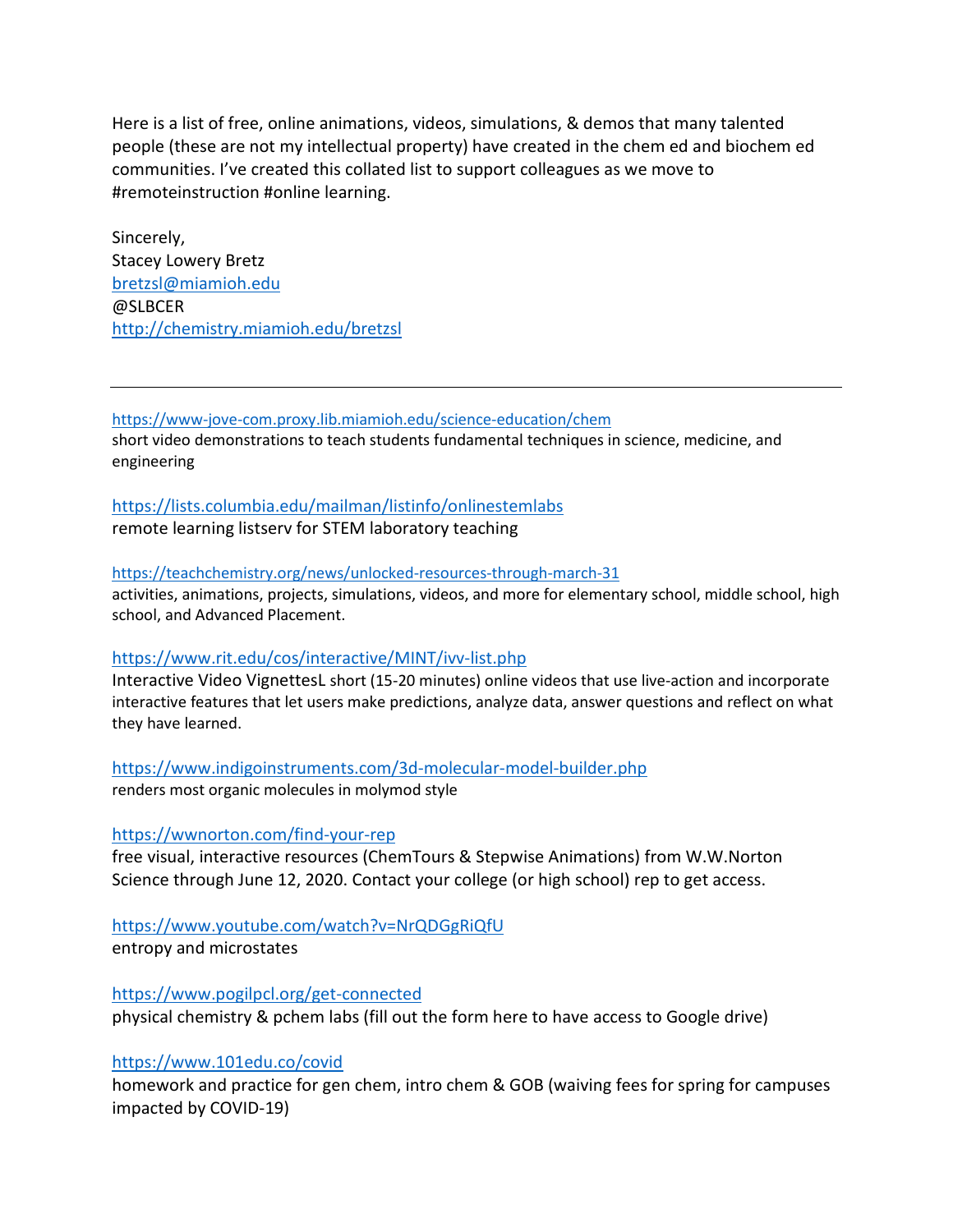### <https://www.alchem.ie/covid19>

mechanisms app (learn and practice reaction mechanisms by moving and manipulating individual bonds and electrons)

<https://connchem.org/about/> simulations for general chemistry topics

### [https://www.chemtube3d.com](https://www.chemtube3d.com/)

interactive 3D animations and structures (extensive organic chemistry & polymer resources, proton NMR, also MOFs, lithium ion batteries, solid state, bioinorganic, protein folding, nanoparticles)

#### [http://www.agbooth.com/pp\\_java/](http://www.agbooth.com/pp_java/)

protein purification, gel filtration, ion-exchange chromatography

#### <https://digital.wwnorton.com/chem5>

our current gen chem text has animations for every chapter in the traditional general chemistry textbook

<https://edu.rsc.org/resources/titration-screen-experiment/2077.article> titration experiments (both acid base & redox)

# <https://edu.rsc.org/resources/aspirin-screen-experiment/1644.article> aspirin synthesis

### <https://phet.colorado.edu/en/simulations/category/chemistry>

simulations (acid-base solutions, alpha decay, atomic interactions, balancing chemical equations, Beer's Law, beta decay, blackbody spectra, building molecules/atoms, concentration, conductivity, coulomb's law, electron diffraction, density, diffusion, double wells (tunneling & splitting, spin ½ particles), energy forms & changes, fourier transform, gases, greenhouse effect, isotopes & atomic mass, lasers, microwaves, models of H atom, molarity, light, molecular shape, neon lights & discharge tubes, nuclear fission, photoelectric effect, pH, quantum bound states, quantum wave interference, radioactivity, electromagnetic radiation, stoichiometry, reaction rates, reversible reactcions, Rutherford scattering, salts & solubility, semiconductors, MRI, states of matter, Stern-Gerlach experiment, sugar & salt solutions, wave on a string)

### [https://www.ionicviper.org](https://www.ionicviper.org/)

virtual inorganic pedagogical electronic resource

#### <http://vischem.com.au/online-resources.html>

videos, animations, & student worksheets for structure, reactivity & energetics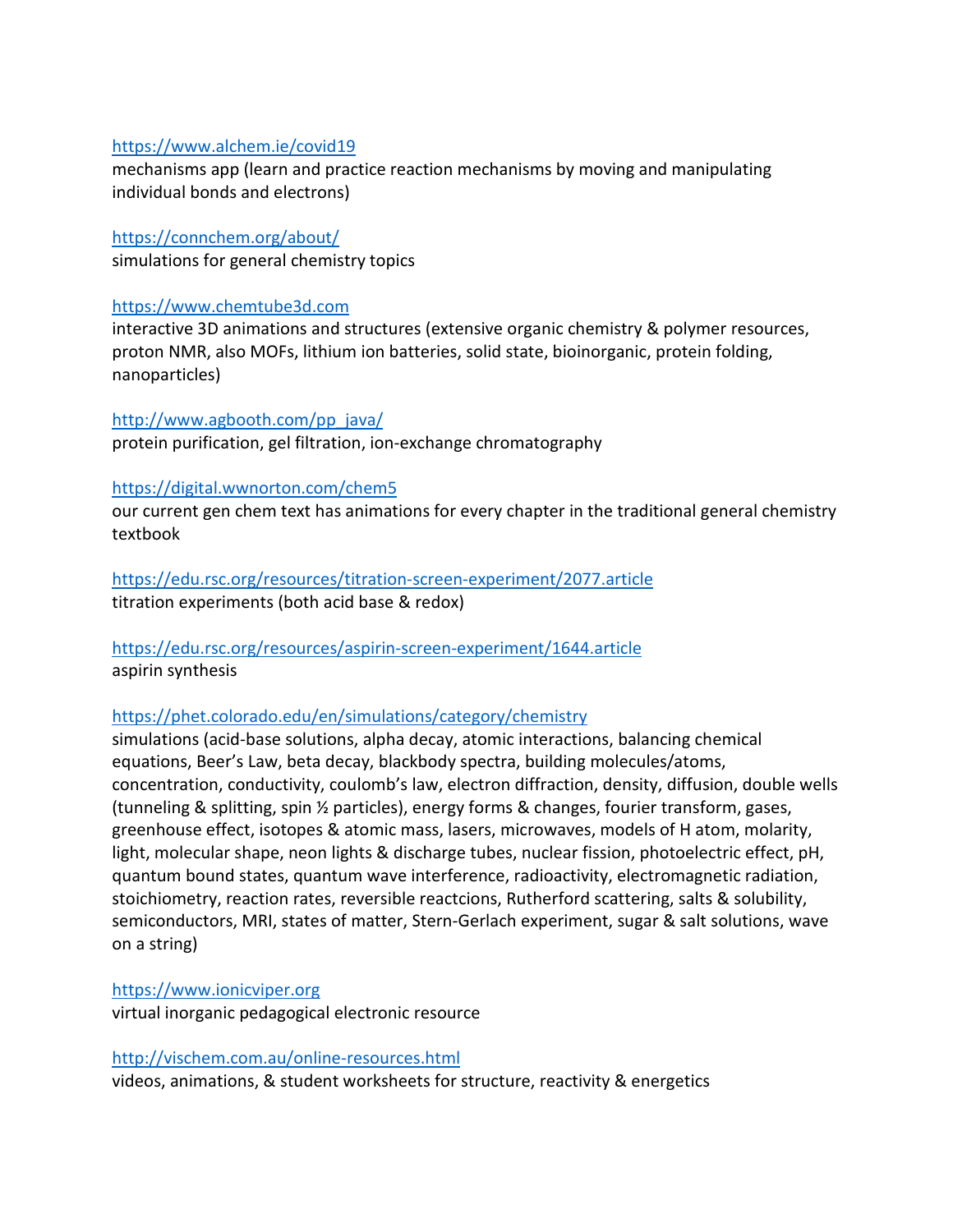# <http://chemcollective.org/vlabs>

virtual labs, simulations, & scenarios (stoichiometry, thermochemistry, kinetics, equilibrium, acid-base chemistry, solubility, redox, electrochemistry, analytical lab techniques, pchem, properties of solutions)

# <https://www.chm.davidson.edu/vce/index.html>

molecular dynamics simulations (atomic orbitals, hybrid orbitals, ligand field theory, molecular geometry, elemental analysis, spectrophotometry, NMR, equilibria, kinetics, isomerization, electron structure, crystal structures & unit cells, gas laws, KMT, phase changes, calorimetry

# <http://mw.concord.org/modeler/>

simulations in chemistry, physics, biology, biotech & nanotech

### [http://physics.bu.edu/~duffy/sims.html](http://physics.bu.edu/%7Eduffy/sims.html)

HTML5 simulations for physics – could be useful for pchem/biophys

[https://mdcune.psych.ucla.edu](https://mdcune.psych.ucla.edu/) neuroscience (including bioinformatics)

# [https://cellcollective.org/#](https://cellcollective.org/)

build models (metabolic networks, gene regulation, signal transduction, cell-cell interaction networks); perform simulations (extracellular and mutational conditions); analyze results (including drug re-purposing & combinatorial therapy)

# [https://docs.google.com/spreadsheets/d/1LtUpuQFNDj4mUd8GMr0KPeB9pM6h4q](https://docs.google.com/spreadsheets/d/1LtUpuQFNDj4mUd8GMr0KPeB9pM6h4q-sYdABJOK4V84/edit#gid=976431933)[sYdABJOK4V84/edit#gid=976431933](https://docs.google.com/spreadsheets/d/1LtUpuQFNDj4mUd8GMr0KPeB9pM6h4q-sYdABJOK4V84/edit#gid=976431933)

light & dark reactions in photosynthesis, cellular respiration, glycolysis, TCA cycle, purine biosynthesis, prokaryotic gene regulation, lac operon, transcription regulation, glucose homeostasis, positive & negative feedback loops

### <https://www.youtube.com/user/acapellascience>

a capella physics & chemistry animations (quarks, CRIPSR, molecular recognition/shape, entropy)

# <https://www.merlot.org/merlot/materials.htm?category=2623>

animations, assessment tools, case studies, Learning objects, simulations for all disciplines of chemistry (analytical, biochem, chem ed, environmental, inorganic, materials, nuclear, organic, physical, polymer/macromolecular, safety)

# [http://bio-alive.com](http://bio-alive.com/)

lectures, animations, tutorials, laboratories for bioengineering, chemistry, genomics, molecular biology, immunology, neuroscience, cell bio, nanotech,

[https://chemdemos.uoregon.edu](https://chemdemos.uoregon.edu/)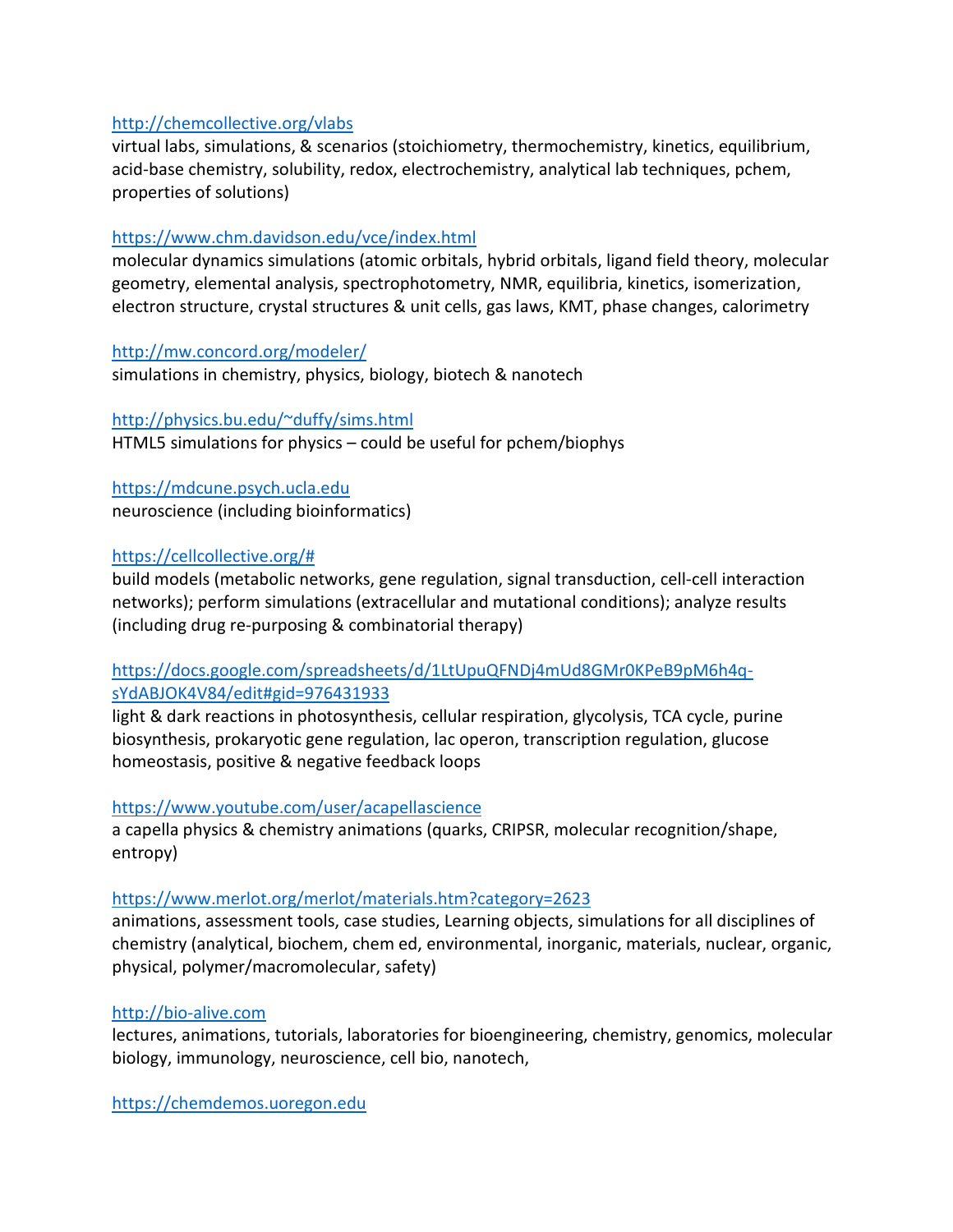simulations and demos

[https://symotter.org](https://symotter.org/) inorganic symmetry resources

<https://www.youtube.com/user/1veritasium/videos> physics & chemistry videos, including nuclear chemistry

[https://www.acs.org/content/acs/en/greenchemistry/students-educators/online-educational](https://www.acs.org/content/acs/en/greenchemistry/students-educators/online-educational-resources/webinar-and-videos.html)[resources/webinar-and-videos.html](https://www.acs.org/content/acs/en/greenchemistry/students-educators/online-educational-resources/webinar-and-videos.html) green chemistry webinars and videos

<https://teachchemistry.org/classroom-resources/multimedia> simulations, animations, videos, chemical safety videos

<https://ocw.mit.edu/high-school/chemistry/demonstrations/videos/> videos of chem demos

<https://www.youtube.com/channel/UCr1PT0JducMG1-SP8hpt18A>

organic lab techniques (TLC, IR, extraction, dehydration of alcohol, GC, SN2 reactions of alkyl halides)

computer or virtual reality experiences for organic labs (Download free Wonda VR app, then use the QR code in this poster):

To view keyboard shortcuts, press question mark

View [keyboard](https://twitter.com/i/keyboard_shortcuts) shortcuts